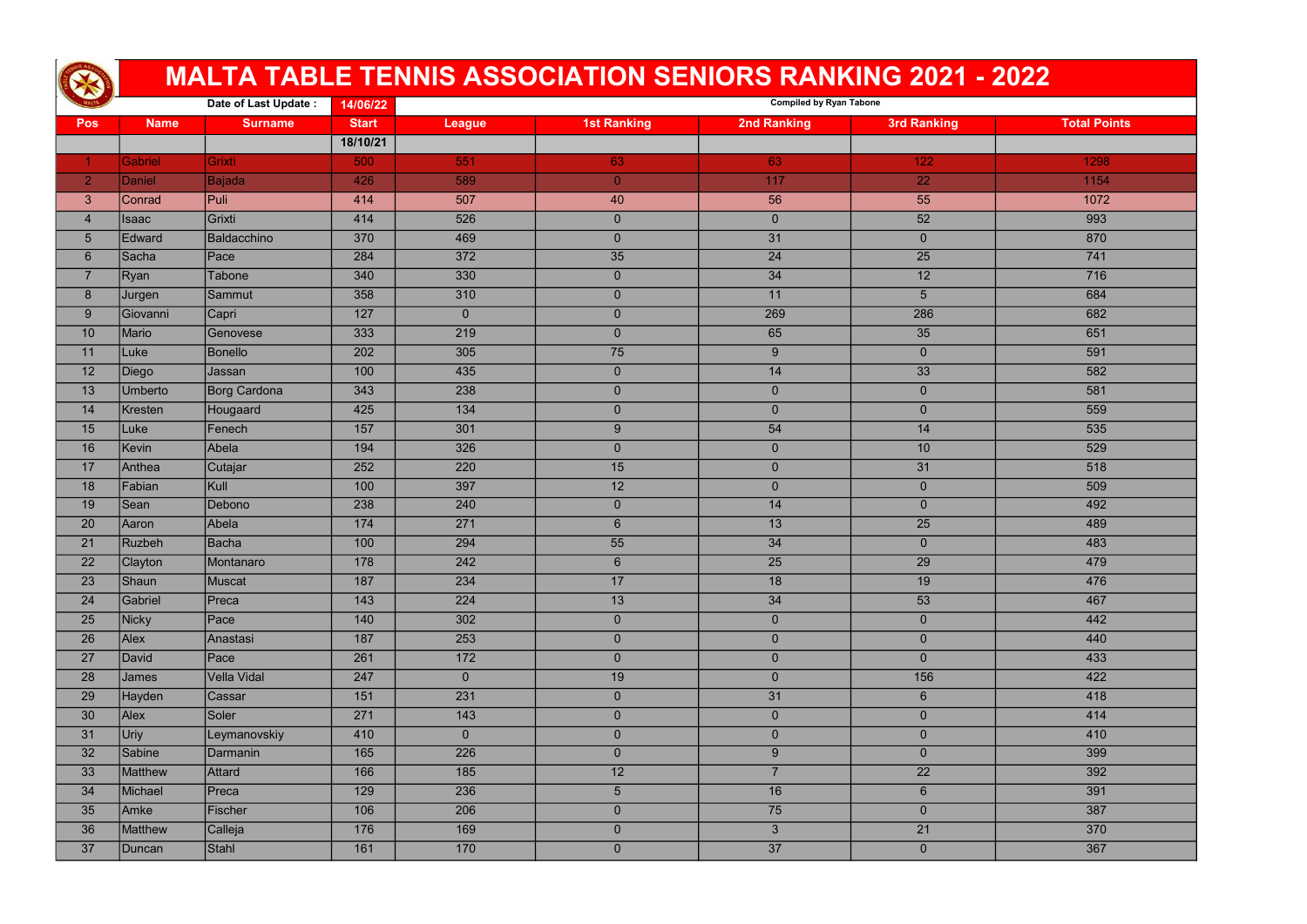| 38 | Christian       | Degiorgio            | 229 | $\overline{137}$ | $\overline{0}$  | $\overline{0}$  | $\overline{0}$  | 366 |
|----|-----------------|----------------------|-----|------------------|-----------------|-----------------|-----------------|-----|
| 39 | Jessica         | Pace                 | 246 | 76               | $\overline{0}$  | 32              | $\overline{0}$  | 354 |
| 40 | <b>Zlatomir</b> | Petrov               | 137 | 159              | 46              | 10              | $\mathbf{0}$    | 351 |
| 41 | Daniel          | Attard               | 125 | 176              | 31              | 17              | $\overline{0}$  | 349 |
| 42 | Jeremy          | Cordina              | 165 | 144              | 9               | 24              | $\overline{0}$  | 342 |
| 43 | Liam            | <b>Wells</b>         | 222 | 66               | 5 <sup>5</sup>  | 17              | 27              | 337 |
| 44 | Peter           | Borg Cardona         | 189 | 107              | $\overline{0}$  | $5\phantom{.0}$ | 21              | 322 |
| 45 | Javier          | Garcia               | 222 | 97               | $\pmb{0}$       | $\overline{0}$  | $\mathbf{0}$    | 319 |
| 46 | Karol           | <b>Bednarz</b>       | 183 | 54               | $6\overline{6}$ | 76              | $\overline{0}$  | 319 |
| 47 | Radoslaw        | Perczynski           | 172 | 123              | $\bf{8}$        | 16              | $\mathbf{0}$    | 319 |
| 48 | Dorianne        | Magri                | 181 | 122              | $\overline{0}$  | 8 <sup>°</sup>  | $\overline{0}$  | 311 |
| 49 | Paulo           | <b>Bernardes</b>     | 100 | 175              | $\overline{0}$  | 35              | $\mathbf{0}$    | 310 |
| 50 | Sina            | Vatanparast          | 100 | 118              | $\overline{0}$  | 50              | 41              | 309 |
| 51 | Vincenzo        | Caimi                | 100 | 203              | 5               | $\overline{0}$  | $\mathbf 0$     | 308 |
| 52 | Francesco       | Nicotina             | 213 | 67               | $\overline{0}$  | 15              | 9               | 304 |
| 53 | Matthew         | Zammit               | 100 | 204              | $\overline{0}$  | $\overline{0}$  | $\overline{0}$  | 304 |
| 54 | Daniel          | Musu                 | 102 | 162              | 16              | 21              | $\overline{0}$  | 300 |
| 55 | Adrian          | <b>Bartos</b>        | 166 | 94               | $\overline{0}$  | $\overline{4}$  | 32              | 296 |
| 56 | Giulia          | Calleja              | 118 | 173              | $\pmb{0}$       | $\mathbf 0$     | $\overline{0}$  | 291 |
| 57 | Christopher     | Grima                | 124 | 154              | $\overline{0}$  | $\overline{7}$  | $5\overline{)}$ | 290 |
| 58 | Matthew         | Cassar               | 161 | 103              | $10$            | 9               | $\overline{7}$  | 289 |
| 59 | Rachel          | Mifsud               | 128 | 50               | $\overline{0}$  | 30              | 79              | 286 |
| 60 | Eddmar          | Diacono              | 159 | 99               | 15              | $\overline{4}$  | $8\phantom{1}$  | 285 |
| 61 | <b>Haylie</b>   | <b>Bartolo</b>       | 108 | 117              | 27              | 9               | 18              | 278 |
| 62 | <b>Nicholas</b> | Sciberras            | 165 | 79               | $\overline{4}$  | $5\phantom{.0}$ | 16              | 270 |
| 63 | Andrew          | Micallef             | 168 | 100              | $\overline{0}$  | $\overline{0}$  | $\overline{0}$  | 268 |
| 64 | <b>Alice</b>    | Mariani              | 100 | 167              | $\overline{0}$  | $\overline{0}$  | $\overline{0}$  | 267 |
| 65 | Miguel          | Montebello           | 254 | $8\phantom{1}$   | $\overline{0}$  | $\overline{0}$  | $\overline{0}$  | 262 |
| 66 | Yessous         | <b>Diacono</b>       | 139 | 99               | 11              | $\overline{4}$  | 10              | 262 |
| 67 | Omair           | Elsadi               | 100 | 157              | $\mathbf{3}$    | $\overline{0}$  | $\overline{0}$  | 260 |
| 68 | Viktoria        | Lucenkova            | 128 | 131              | $\pmb{0}$       | $\overline{0}$  | $\overline{0}$  | 259 |
| 69 | Neil            | Incorvaja            | 106 | 98               | $\overline{0}$  | 45              | 9               | 258 |
| 70 | Keith           | Calleja              | 122 | 131              | $\pmb{0}$       | $\overline{0}$  | $5\phantom{.}$  | 258 |
| 71 | Yong            | Feng Zeng            | 100 | 74               | $6\phantom{.}$  | 35              | 42              | 257 |
| 72 | Ranson          | Mercieca             | 167 | 90               | $\overline{0}$  | $\overline{0}$  | $\overline{0}$  | 257 |
| 73 | Sascha          | Genovese             | 190 | 19               | $\overline{0}$  | $\overline{0}$  | 46              | 255 |
| 74 | Ethan           | Xuereb               | 100 | 123              | $\overline{0}$  | $\overline{0}$  | 29              | 252 |
| 75 | Tim             | Rosenbladt           | 138 | 108              | $\overline{0}$  | $\overline{0}$  | $\overline{0}$  | 246 |
| 76 | Oliver          | <b>Farrin Thorne</b> | 100 | 106              | 3               | $\overline{4}$  | 33              | 246 |
| 77 | Robert          | Livori               | 168 | 74               | $\pmb{0}$       | $\overline{0}$  | $\overline{0}$  | 242 |
| 78 | Juergen         | Scheer               | 100 | 142              | $\overline{0}$  | $\overline{0}$  | $\overline{0}$  | 242 |
| 79 | <b>Isaac</b>    | Portanier Mifsud     | 100 | 140              | $\overline{0}$  | $\overline{0}$  | $\overline{0}$  | 240 |

| 366              |
|------------------|
| 354              |
| 351              |
| 349              |
| $\overline{342}$ |
| $\overline{337}$ |
| 322              |
| 319              |
| 319              |
| 319              |
| 311              |
| 310              |
| 309              |
| 308              |
| 304              |
| $\overline{304}$ |
| 300              |
| 296              |
| 291              |
| 290              |
| 289              |
| 286              |
| 285              |
| 278              |
| 270              |
| 268              |
| 267              |
| 262              |
| 262              |
| 260              |
| 259              |
| 258              |
| 258              |
| 257              |
| 257              |
| 255              |
| 252              |
| 246              |
| 246              |
| 242              |
| 242              |
| 240              |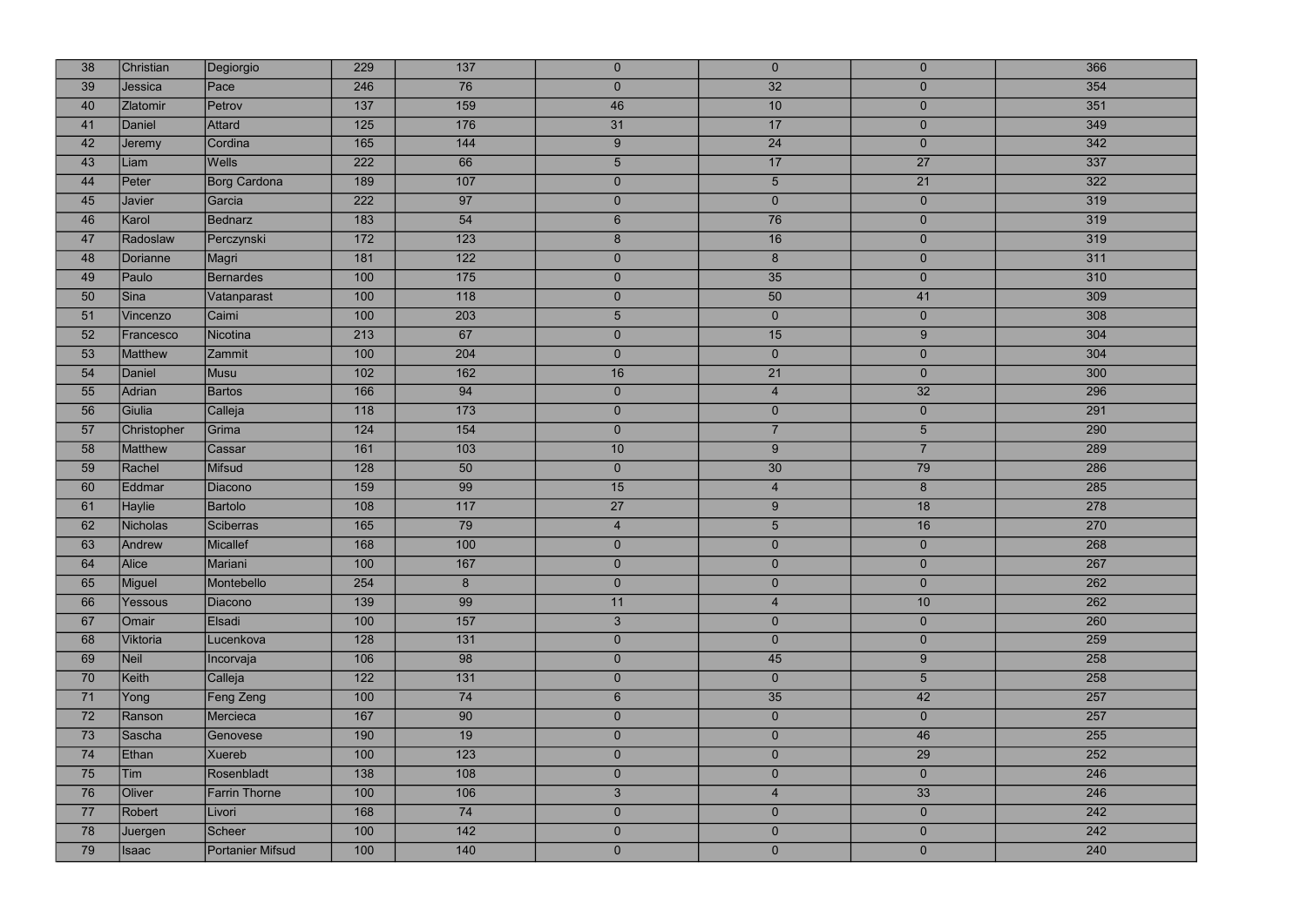| 80  | Andrew         | Gambina              | 240              | $\overline{0}$   | $\overline{0}$   | $\overline{0}$ | $\overline{0}$ | 240 |
|-----|----------------|----------------------|------------------|------------------|------------------|----------------|----------------|-----|
| 81  | Matthew        | Farrugia             | 100              | 114              | $\overline{0}$   | $\overline{0}$ | 25             | 240 |
| 82  | <b>Nadia</b>   | <b>Bonnett</b>       | 188              | 32               | $\boldsymbol{8}$ | $\overline{4}$ | 8              | 239 |
| 83  | Benjamin       | Darmanin             | 160              | 76               | $\overline{0}$   | $\overline{0}$ | $\overline{0}$ | 236 |
| 84  | Matthew        | Grech                | 199              | 36               | $\overline{0}$   | $\overline{0}$ | $\overline{0}$ | 235 |
| 85  | Aidan          | <b>Dwight Mallia</b> | 233              | $\overline{0}$   | $\overline{0}$   | $\overline{0}$ | $\overline{0}$ | 233 |
| 86  | Mario          | Saliba               | 100              | 84               | 13               | 19             | 16             | 232 |
| 87  | Michael        | Zammit               | 100              | 127              | $\overline{0}$   | $\overline{0}$ | 5 <sub>5</sub> | 232 |
| 88  | Robert         | Muscat               | 120              | $\overline{112}$ | $\overline{0}$   | $\overline{0}$ | $\overline{0}$ | 232 |
| 89  | Jacob          | Galea                | 100              | 120              | 11               | $\overline{0}$ | $\overline{0}$ | 231 |
| 90  | Robert         | Attard               | 100              | $\overline{123}$ | $\overline{0}$   | $\overline{0}$ | 5 <sup>5</sup> | 228 |
| 91  | Paul           | Cordina              | 123              | 79               | 18               | $\bf 8$        | $\overline{0}$ | 227 |
| 92  | <b>Matthew</b> | Magro                | 100              | $121$            | $\overline{0}$   | $\overline{0}$ | $\overline{0}$ | 221 |
| 93  | Katia          | <b>Mifsud</b>        | 156              | 64               | $\overline{0}$   | $\overline{0}$ | $\overline{0}$ | 220 |
| 94  | Martin         | Zammit               | 183              | 37               | $\overline{0}$   | $\overline{0}$ | $\overline{0}$ | 220 |
| 95  | John           | <b>Bonello</b>       | 155              | 47               | $\overline{0}$   | 16             | $\overline{0}$ | 218 |
| 96  | Jake           | Darmanin             | 129              | 57               | 31               | $\overline{0}$ | $\overline{0}$ | 218 |
| 97  | Leslie         | Bajada               | 161              | 55               | $\overline{0}$   | $\overline{0}$ | $\overline{0}$ | 216 |
| 98  | Andre          | Mifsud               | 142              | 73               | $\overline{0}$   | $\overline{0}$ | $\overline{0}$ | 215 |
| 99  | Kira           | Axiaq                | $\overline{143}$ | 55               | $\overline{0}$   | $8\phantom{1}$ | 8              | 214 |
| 100 | Julian         | Mifsud               | 100              | 114              | $\overline{0}$   | $\overline{0}$ | $\overline{0}$ | 214 |
| 101 | Liam           | Cini                 | 117              | 94               | $\overline{0}$   | $\overline{0}$ | $\overline{0}$ | 211 |
| 102 | Jayden         | Hearn                | 100              | 111              | $\overline{0}$   | $\overline{0}$ | $\overline{0}$ | 211 |
| 103 | Fabian         | Fenech               | 100              | 50               | 11               | 22             | 28             | 210 |
| 104 | Justin         | <b>Farrin Thorne</b> | 140              | 45               | 13               | $\overline{0}$ | 10             | 208 |
| 105 | Anton          | Vella Laurenti       | 157              | 10 <sup>°</sup>  | $\overline{0}$   | $\overline{0}$ | 40             | 207 |
| 106 | Ralph          | Azzopardi            | 206              | $\overline{0}$   | $\overline{0}$   | $\overline{0}$ | $\overline{0}$ | 206 |
| 107 | Joseph         | Leone Ganado         | $\overline{122}$ | 74               | 5                | $\overline{4}$ | $\overline{0}$ | 205 |
| 108 | Claudio        | Tufigno              | 205              | $\overline{0}$   | $\overline{0}$   | $\overline{0}$ | $\overline{0}$ | 205 |
| 109 | Giorgio        | Mecconi              | 100              | 84               | 14               | $\overline{7}$ | $\overline{0}$ | 204 |
| 110 | Jacques        | Vella Borg           | 137              | 67               | $\overline{0}$   | $\overline{0}$ | $\overline{0}$ | 204 |
| 111 | David          | Farrugia             | 157              | 33               | 5 <sup>5</sup>   | $\overline{0}$ | 8 <sup>°</sup> | 203 |
| 112 | Gabriele       | Bianco               | 100              | 103              | $\overline{0}$   | $\overline{0}$ | $\overline{0}$ | 203 |
| 113 | Lothar         | Camenzuli            | 100              | 102              | $\overline{0}$   | $\overline{0}$ | $\overline{0}$ | 202 |
| 114 | Karl           | Ciappara             | 100              | 101              | $\overline{0}$   | $\overline{0}$ | $\overline{0}$ | 201 |
| 115 | Roberta        | Vella                | 131              | 69               | $\overline{0}$   | $\overline{0}$ | $\overline{0}$ | 200 |
| 116 | Joao           | Lourenco             | 100              | $\overline{0}$   | $\overline{0}$   | $\overline{0}$ | 99             | 199 |
| 117 | Gianluca       | Alessandro           | 100              | 98               | $\overline{0}$   | $\overline{0}$ | $\overline{0}$ | 198 |
| 118 | Dario          | Dimaggio             | 197              | $\overline{0}$   | $\overline{0}$   | $\overline{0}$ | $\overline{0}$ | 197 |
| 119 | Alec           | <b>Wille Piscopo</b> | 137              | 53               | $\overline{0}$   | $\overline{0}$ | $\overline{0}$ | 190 |
| 120 | Ling           | Yi Yao               | 189              | $\overline{0}$   | $\overline{0}$   | $\overline{0}$ | $\overline{0}$ | 189 |
| 121 | Terrence       | Gatt                 | 100              | 88               | $\overline{0}$   | $\mathbf{0}$   | $\overline{0}$ | 188 |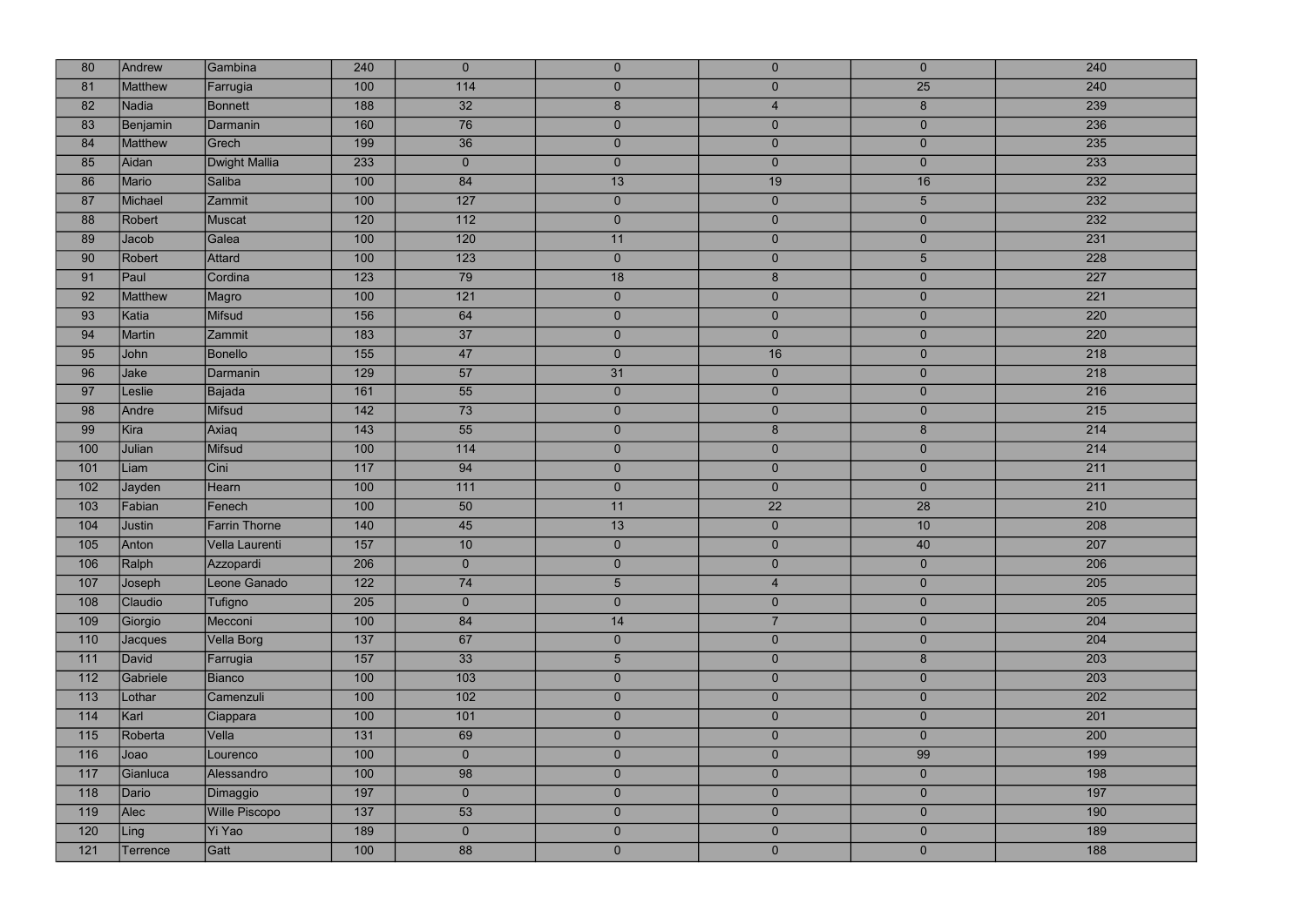| 122 | Pontus        | Anderson                 | 100              | 87             | $\overline{0}$ | $\overline{0}$ | $\overline{0}$  | 187              |
|-----|---------------|--------------------------|------------------|----------------|----------------|----------------|-----------------|------------------|
| 123 | Jacques       | Camilleri                | 100              | 86             | $\overline{0}$ | $\overline{0}$ | $\overline{0}$  | 186              |
| 124 | Andrew        | Attard                   | 141              | 45             | $\overline{0}$ | $\overline{0}$ | $\overline{0}$  | 186              |
| 125 | Aidan         | Muscat                   | 100              | 85             | $\overline{0}$ | $\overline{0}$ | $\overline{0}$  | 185              |
| 126 | Asaccahia     | Farrugia                 | $117$            | 66             | $\overline{0}$ | $\overline{0}$ | $\overline{0}$  | 183              |
| 127 | Elisa         | Chircop                  | $\overline{119}$ | 47             | 17             | $\overline{0}$ | $\overline{0}$  | 183              |
| 128 | Benjamin      | Magro                    | 100              | 83             | $\overline{0}$ | $\overline{0}$ | $\overline{0}$  | 183              |
| 129 | <b>Thomas</b> | Haber                    | 133              | 41             | 6 <sup>1</sup> | $\overline{0}$ | $\overline{0}$  | 180              |
| 130 | Sebastian     | <b>Farrin Thorne</b>     | 100              | 48             | 5 <sup>1</sup> | $\overline{0}$ | $\overline{26}$ | 179              |
| 131 | Christian     | Cauchi                   | 106              | 71             | $\overline{0}$ | $\overline{0}$ | $\overline{0}$  | 177              |
| 132 | Samuel        | Borg                     | 100              | 76             | $\overline{0}$ | $\overline{0}$ | $\overline{0}$  | 176              |
| 133 | Oleg          | <b>Bekeykin</b>          | 100              | 59             | 16             | $\overline{0}$ | $\overline{0}$  | 175              |
| 134 | Paul          | Asciak                   | 100              | 75             | $\overline{0}$ | $\overline{0}$ | $\overline{0}$  | 175              |
| 135 | Michael       | Caruana                  | 100              | 75             | $\overline{0}$ | $\overline{0}$ | $\overline{0}$  | 175              |
| 136 | Julian        | Cassar                   | 100              | 73             | $\overline{0}$ | $\overline{0}$ | $\overline{0}$  | 173              |
| 137 | Zachary       | Vella                    | 100              | 72             | $\overline{0}$ | $\overline{0}$ | $\overline{0}$  | $\overline{172}$ |
| 138 | Joe           | <b>Borg Cardona</b>      | 171              | $\overline{0}$ | $\overline{0}$ | $\mathbf{0}$   | $\overline{0}$  | 171              |
| 139 | David         | Gauci Borda              | $171$            | $\overline{0}$ | $\overline{0}$ | $\mathbf{0}$   | $\overline{0}$  | 171              |
| 140 | Anton         | Xuereb                   | 100              | 70             | $\overline{0}$ | $\mathbf{0}$   | $\overline{0}$  | 170              |
| 141 | Maryanne      | Pace                     | 100              | 45             | 25             | $\overline{0}$ | $\overline{0}$  | 169              |
| 142 | Matthias      | Ellul                    | 169              | $\overline{0}$ | $\overline{0}$ | $\mathbf{0}$   | $\overline{0}$  | 169              |
| 143 | Matthias      | Wille                    | 169              | $\overline{0}$ | $\overline{0}$ | $\overline{0}$ | $\overline{0}$  | 169              |
| 144 | Dennis        | Borg                     | 169              | $\overline{0}$ | $\overline{0}$ | $\mathbf{0}$   | $\overline{0}$  | 169              |
| 145 | Colin         | Attard                   | 168              | $\overline{0}$ | $\overline{0}$ | $\overline{0}$ | $\overline{0}$  | 168              |
| 146 | Daniel        | Spagnol                  | 168              | $\overline{0}$ | $\overline{0}$ | $\overline{0}$ | $\overline{0}$  | 168              |
| 147 | Jonathan      | <b>Ytterholm Kummert</b> | 100              | 67             | $\overline{0}$ | $\overline{0}$ | $\overline{0}$  | 167              |
| 148 | Matthew       | Borg                     | 134              | 13             | 19             | $\overline{0}$ | $\overline{0}$  | 167              |
| 149 | Aleander      | Psaila                   | 100              | 64             | $\overline{0}$ | $\overline{0}$ | $\overline{0}$  | 164              |
| 150 | Clarence      | Psaila                   | 158              | 6 <sup>1</sup> | $\overline{0}$ | $\overline{0}$ | $\overline{0}$  | 164              |
| 151 | Danny         | Scicluna                 | 100              | 64             | $\overline{0}$ | $\overline{0}$ | $\overline{0}$  | 164              |
| 152 | Juli          | Restrepo                 | 100              | 38             | $\overline{0}$ | $\overline{0}$ | 26              | 163              |
| 153 | Daniel        | Calleja                  | 134              | $\overline{0}$ | $\overline{0}$ | $\overline{0}$ | 26              | 160              |
| 154 | Karl          | Muscat Montanaro         | 126              | 33             | $\overline{0}$ | $\overline{0}$ | $\overline{0}$  | 159              |
| 155 | Patrick       | Mamo                     | 107              | 52             | $\overline{0}$ | $\overline{0}$ | $\overline{0}$  | 159              |
| 156 | Jean          | Claude Tonna             | 157              | $\overline{0}$ | $\overline{0}$ | $\overline{0}$ | $\overline{0}$  | 157              |
| 157 | Peter         | Lapsansky                | 157              | $\overline{0}$ | $\overline{0}$ | $\overline{0}$ | $\overline{0}$  | 157              |
| 158 | Alexander     | Vlasenko                 | 157              | $\overline{0}$ | $\overline{0}$ | $\overline{0}$ | $\overline{0}$  | 157              |
| 159 | Kevin         | White                    | 100              | 41             | $\overline{0}$ | $10$           | 5               | 156              |
| 160 | Benjamin      | Borg                     | $\overline{115}$ | 40             | $\overline{0}$ | $\overline{0}$ | $\overline{0}$  | 155              |
| 161 | Max           | Noresson                 | 155              | $\overline{0}$ | $\overline{0}$ | $\mathbf{0}$   | $\overline{0}$  | 155              |
| 162 | Claudio       | Muscat                   | 112              | 42             | $\overline{0}$ | $\overline{0}$ | $\overline{0}$  | 154              |
| 163 | Sean          | Fava                     | 115              | 39             | $\overline{0}$ | $\mathbf{0}$   | $\overline{0}$  | 154              |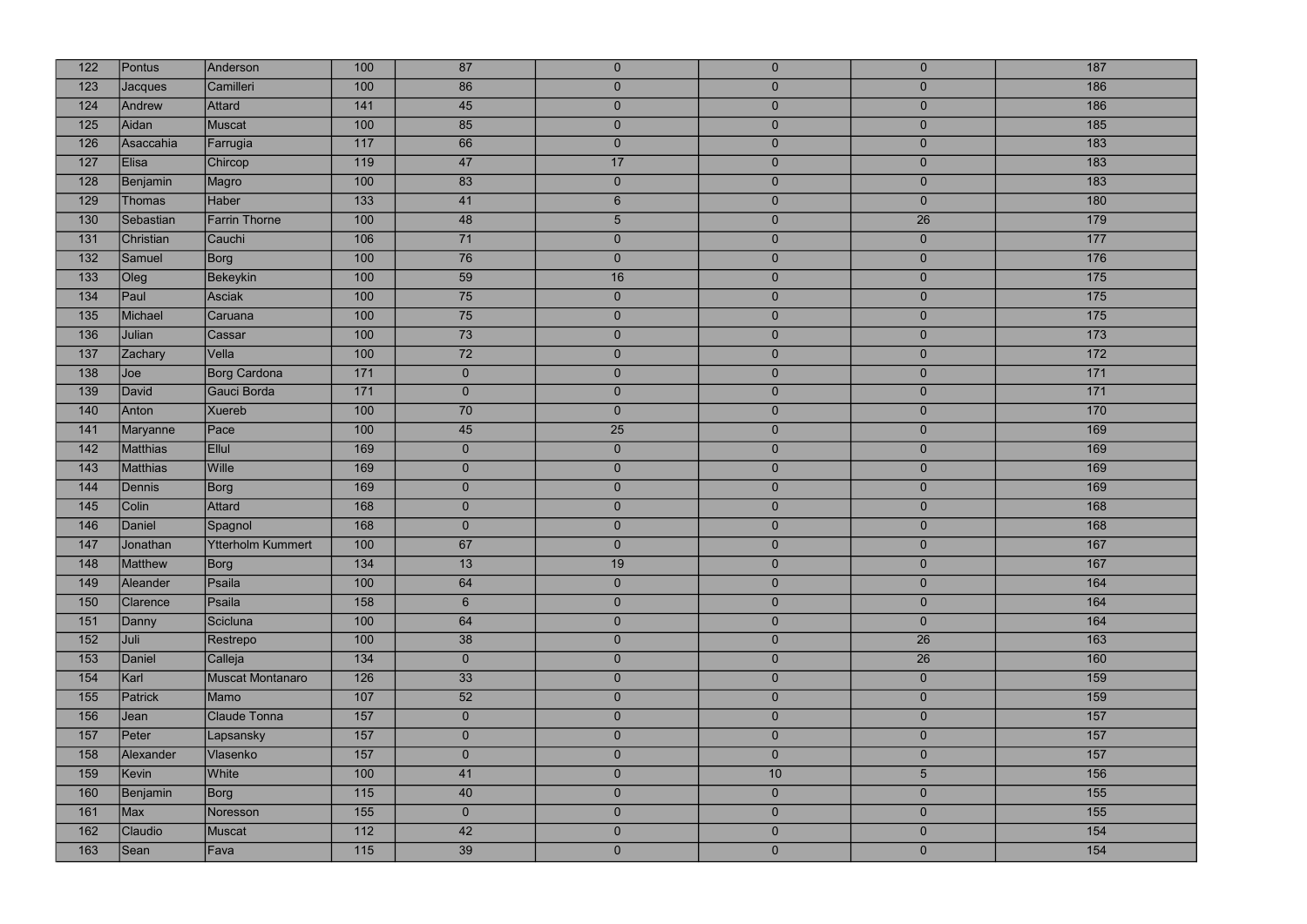| 164 | <b>Matthew</b>  | Micallef        | 154              | $\overline{0}$ | $\overline{0}$ | $\overline{0}$   | $\mathbf{0}$     | 154              |
|-----|-----------------|-----------------|------------------|----------------|----------------|------------------|------------------|------------------|
| 165 | Mario           | <b>Dimech</b>   | 154              | $\overline{0}$ | $\mathbf 0$    | $\overline{0}$   | $\overline{0}$   | 154              |
| 166 | Matthew         | Mangion         | 154              | $\overline{0}$ | $\pmb{0}$      | $\overline{0}$   | $\mathbf 0$      | 154              |
| 167 | Edward          | Licari          | 100              | 46             | $\overline{0}$ | $6 \overline{6}$ | $\mathbf{0}$     | 151              |
| 168 | Matthew         | Camilleri       | 151              | $\overline{0}$ | $\overline{0}$ | $\overline{0}$   | $\mathbf{0}$     | 151              |
| 169 | Anke            | Fischer         | 151              | $\mathbf 0$    | $\overline{0}$ | $\overline{0}$   | $\mathbf{0}$     | $\overline{151}$ |
| 170 | Emil            | Karapetyan      | 100              | 50             | $\overline{0}$ | $\overline{0}$   | $\overline{0}$   | 150              |
| 171 | <b>Mikailis</b> | Cholevas        | 150              | $\mathbf 0$    | $\mathbf 0$    | $\overline{0}$   | $\pmb{0}$        | 150              |
| 172 | May             | Zahra           | 150              | $\overline{0}$ | $\overline{0}$ | $\overline{0}$   | $\mathbf{0}$     | 150              |
| 173 | Loic            | Llexa           | 150              | $\overline{0}$ | $\overline{0}$ | $\overline{0}$   | $\bf 0$          | 150              |
| 174 | Romain          | Guenot          | 150              | $\overline{0}$ | $\mathbf{0}$   | $\overline{0}$   | $\overline{0}$   | 150              |
| 175 | Chengjian       | Li              | 150              | $\overline{0}$ | $\pmb{0}$      | $\overline{0}$   | $\mathbf{0}$     | 150              |
| 176 | Luke            | Borg            | 113              | 36             | $\overline{0}$ | $\overline{0}$   | $\overline{0}$   | 149              |
| 177 | Joe             | Abela           | 148              | $\mathbf{0}$   | $\pmb{0}$      | $\overline{0}$   | $\pmb{0}$        | 148              |
| 178 | Michal          | Wysmyk          | 129              | 19             | $\overline{0}$ | $\overline{0}$   | $\mathbf{0}$     | 148              |
| 179 | Francisco       | Amat Camacho    | 100              | 47             | $\overline{0}$ | $\overline{0}$   | $\mathbf{0}$     | 147              |
| 180 | Daniel          | Vella Fondacaro | 146              | $\overline{0}$ | $\overline{0}$ | $\overline{0}$   | $\overline{0}$   | 146              |
| 181 | Rachel          | Curmi           | 145              | $\mathbf 0$    | $\overline{0}$ | $\overline{0}$   | $\mathbf{0}$     | 145              |
| 182 | Alessandro      | Scollo          | 100              | 45             | $\mathbf 0$    | $\overline{0}$   | $\boldsymbol{0}$ | 145              |
| 183 | <b>Tomas</b>    | Michal          | 144              | $\overline{0}$ | $\overline{0}$ | $\overline{0}$   | $\overline{0}$   | 144              |
| 184 | Dario           | Ardeljan        | 143              | $\bf 0$        | $\overline{0}$ | $\overline{0}$   | $\mathbf{0}$     | 143              |
| 185 | Nicole          | Cutajar         | 142              | $\overline{0}$ | $\mathbf 0$    | $\overline{0}$   | $\overline{0}$   | 142              |
| 186 | Andre           | Gatt            | 102              | 29             | $\pmb{0}$      | $\overline{0}$   | 10               | 141              |
| 187 | Jake            | Ancilleri       | 120              | 20             | $\overline{0}$ | $\overline{0}$   | $\mathbf{0}$     | 140              |
| 188 | Karine          | Laferla         | 100              | 40             | $\overline{0}$ | $\overline{0}$   | $\mathbf{0}$     | 140              |
| 189 | Sebastien       | Amiens          | 140              | $\overline{0}$ | $\overline{0}$ | $\overline{0}$   | $\overline{0}$   | 140              |
| 190 | Turban          | Banerjee        | 100              | 40             | $\overline{0}$ | $\overline{0}$   | $\overline{0}$   | 140              |
| 191 | Gianmarco       | Leonardi        | 100              | 39             | $\overline{0}$ | $\overline{0}$   | $\pmb{0}$        | 139              |
| 192 | <b>Isaac</b>    | Cini            | 106              | 32             | $\overline{0}$ | $\overline{0}$   | $\bf 0$          | 138              |
| 193 | Joep            | Raemaekers      | 100              | 38             | $\overline{0}$ | $\overline{0}$   | $\overline{0}$   | 138              |
| 194 | Terrance        | Catania         | 100              | 38             | $\overline{0}$ | $\overline{0}$   | $\mathbf{0}$     | 138              |
| 195 | Karl            | Cauchi          | 103              | 35             | $\overline{0}$ | $\overline{0}$   | $\overline{0}$   | 138              |
| 196 | Adriano         | Abela           | 100              | 37             | $\pmb{0}$      | $\overline{0}$   | $\overline{0}$   | 137              |
| 197 | Noel            | <b>Balzan</b>   | 137              | $\overline{0}$ | $\overline{0}$ | $\overline{0}$   | $\overline{0}$   | 137              |
| 198 | Christopher     | Gray            | 137              | $\overline{0}$ | $\overline{0}$ | $\overline{0}$   | $\mathbf{0}$     | 137              |
| 199 | <b>Nikki</b>    | Pace Bonello    | 137              | $\overline{0}$ | $\overline{0}$ | $\overline{0}$   | $\mathbf{0}$     | 137              |
| 200 | Wei             | Gang            | $\overline{137}$ | $\overline{0}$ | $\overline{0}$ | $\overline{0}$   | $\mathbf{0}$     | 137              |
| 201 | Jamie           | Falzon          | 100              | 35             | $\overline{0}$ | $\overline{0}$   | $\mathbf{0}$     | 135              |
| 202 | Charles         | Sammut          | 134              | $\overline{0}$ | $\overline{0}$ | $\overline{0}$   | $\mathbf{0}$     | 134              |
| 203 | Andreas         | Vassallo        | 100              | 34             | $\overline{0}$ | $\overline{0}$   | $\mathbf{0}$     | 134              |
| 204 | Nathan          | Vella           | 133              | $\overline{0}$ | $\overline{0}$ | $\overline{0}$   | $\overline{0}$   | 133              |
| 205 | Eman            | <b>Buhagiar</b> | 100              | 32             | $\overline{0}$ | $\mathbf{0}$     | $\overline{0}$   | 132              |

| 154              |
|------------------|
| 154              |
| 154              |
| $\overline{151}$ |
| 151              |
| 151              |
| 150              |
| 150              |
| 150              |
| 150              |
| 150              |
| 150              |
| 149              |
| 148              |
| 148              |
| 147              |
| 146              |
| 145              |
| 145              |
| 144              |
| 143              |
| 142              |
| 141              |
| 140              |
| 140              |
| 140              |
| 140              |
| 139              |
| 138              |
| 138              |
| 138              |
| 138              |
| 137              |
| $\overline{137}$ |
| $\overline{137}$ |
| 137              |
| $\overline{137}$ |
| 135              |
| 134              |
| 134              |
| 133              |
| $\overline{132}$ |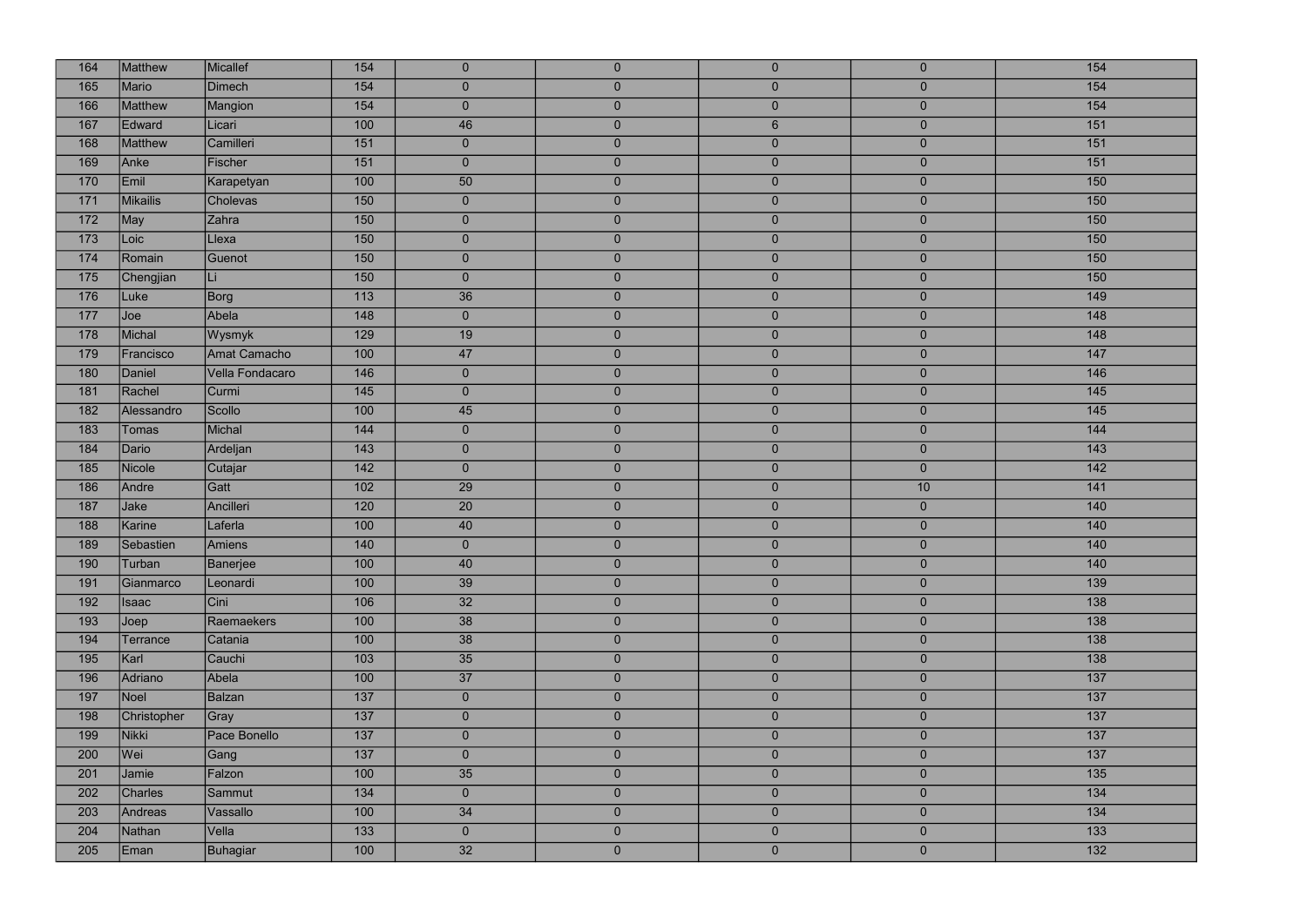| 206 | Kendrick       | Chircop            | $131$            | $\overline{0}$  | $\overline{0}$ | $\overline{0}$ | $\mathbf{0}$   | 131              |
|-----|----------------|--------------------|------------------|-----------------|----------------|----------------|----------------|------------------|
| 207 | <b>Mark</b>    | Muscat             | 131              | $\overline{0}$  | $\overline{0}$ | $\overline{0}$ | $\overline{0}$ | 131              |
| 208 | Miguel         | <b>Balzan</b>      | 130              | $\overline{0}$  | $\mathbf{0}$   | $\overline{0}$ | $\mathbf{0}$   | 130              |
| 209 | <b>Noel</b>    | Debattista         | 100              | 30              | $\overline{0}$ | $\overline{0}$ | $\mathbf{0}$   | 130              |
| 210 | Fredrik        | Svensson           | 100              | 22              | $8\phantom{1}$ | $\overline{0}$ | $\mathbf{0}$   | 129              |
| 211 | Samuel         | Cutajar            | 129              | $\mathbf{0}$    | $\overline{0}$ | $\overline{0}$ | $\mathbf{0}$   | 129              |
| 212 | Ray            | Spiteri            | 124              | $\overline{4}$  | $\overline{0}$ | $\overline{0}$ | $\mathbf{0}$   | 128              |
| 213 | Luca           | Minuti             | 127              | $\overline{0}$  | $\pmb{0}$      | $\overline{0}$ | $\mathbf{0}$   | $\overline{127}$ |
| 214 | Angelo         | Vella              | $127$            | $\overline{0}$  | $\overline{0}$ | $\overline{0}$ | $\mathbf{0}$   | $\overline{127}$ |
| 215 | Yasmine        | Grima              | 127              | $\pmb{0}$       | $\pmb{0}$      | $\mathbf{0}$   | $\mathbf{0}$   | $\overline{127}$ |
| 216 | Emerson        | Mifsud             | 126              | $\overline{0}$  | $\overline{0}$ | $\overline{0}$ | $\overline{0}$ | 126              |
| 217 | Joakim         | Altin              | 100              | $\mathbf{0}$    | $\overline{0}$ | $\overline{0}$ | 25             | $\overline{125}$ |
| 218 | Natalia        | Tsarapaeva         | 100              | 25              | $\overline{0}$ | $\overline{0}$ | $\overline{0}$ | 125              |
| 219 | Joel           | Schembri           | 125              | $\overline{0}$  | $\overline{0}$ | $\overline{0}$ | $\mathbf{0}$   | 125              |
| 220 | Makcyrn        | D                  | 125              | $\overline{0}$  | $\overline{0}$ | $\overline{0}$ | $\mathbf{0}$   | $\overline{125}$ |
| 221 | Dale           | Piscopo            | 100              | 25              | $\pmb{0}$      | $\overline{0}$ | $\mathbf{0}$   | $\overline{125}$ |
| 222 | Christabel     | Borg               | 103              | 21              | $\overline{0}$ | $\overline{0}$ | $\mathbf{0}$   | $\overline{124}$ |
| 223 | <b>Matthew</b> | Grima              | 100              | $\overline{22}$ | 3 <sup>2</sup> | $\overline{0}$ | $\overline{0}$ | $\overline{124}$ |
| 224 | <b>Justin</b>  | Demanuele          | 124              | $\overline{0}$  | $\bf 0$        | $\overline{0}$ | $\mathbf{0}$   | 124              |
| 225 | Silvan         | Borg               | $124$            | $\overline{0}$  | $\overline{0}$ | $\overline{0}$ | $\mathbf{0}$   | $\overline{124}$ |
| 226 | Daniel         | <b>Vella Clark</b> | $\overline{123}$ | $\mathbf{0}$    | $\pmb{0}$      | $\mathbf{0}$   | $\mathbf{0}$   | $\overline{123}$ |
| 227 | Jaiden         | Deflavia           | 123              | $\overline{0}$  | $\overline{0}$ | $\overline{0}$ | $\overline{0}$ | $\overline{123}$ |
| 228 | Marcel         | <b>Buian</b>       | 100              | $\mathbf{0}$    | $\mathbf{0}$   | $\overline{0}$ | 23             | 123              |
| 229 | Enya           | Ciantar            | 100              | 23              | $\pmb{0}$      | $\overline{0}$ | $\mathbf{0}$   | 123              |
| 230 | Jeremy         | Saliba             | 100              | 22              | $\pmb{0}$      | $\mathbf{0}$   | $\mathbf{0}$   | $122$            |
| 231 | Gabriel        | Melillo            | 122              | $\overline{0}$  | $\overline{0}$ | $\overline{0}$ | $\overline{0}$ | 122              |
| 232 | Bastian        | Diness             | 122              | $\overline{0}$  | $\overline{0}$ | $\overline{0}$ | $\mathbf{0}$   | 122              |
| 233 | Saviour        | Bonnici            | 100              | $\overline{21}$ | $\overline{0}$ | $\overline{0}$ | $\overline{0}$ | $121$            |
| 234 | <b>Jack</b>    | Barrit             | 121              | $\overline{0}$  | $\pmb{0}$      | $\overline{0}$ | $\mathbf{0}$   | 121              |
| 235 | Cole           | Spiteri            | $\overline{121}$ | $\overline{0}$  | $\overline{0}$ | $\overline{0}$ | $\mathbf{0}$   | $121$            |
| 236 | India          | Vella              | 120              | $\overline{0}$  | $\pmb{0}$      | $\overline{0}$ | $\mathbf{0}$   | 120              |
| 237 | Warren         | Schembri           | 120              | $\overline{0}$  | $\overline{0}$ | $\overline{0}$ | $\overline{0}$ | 120              |
| 238 | Christopher    | <b>Agius</b>       | 120              | $\mathbf{0}$    | $\overline{0}$ | $\overline{0}$ | $\mathbf{0}$   | 120              |
| 239 | Makar          | Vasilev            | 100              | 19              | $\overline{0}$ | $\overline{0}$ | $\mathbf 0$    | 119              |
| 240 | Tony           | Gauci Borda        | 118              | $\overline{0}$  | $\pmb{0}$      | $\overline{0}$ | $\mathbf{0}$   | 118              |
| 241 | Mattija        | Caruana            | 118              | $\mathbf{0}$    | $\overline{0}$ | $\overline{0}$ | $\mathbf{0}$   | 118              |
| 242 | Andrew         | Bezzina            | 118              | $\overline{0}$  | $\overline{0}$ | $\overline{0}$ | $\mathbf{0}$   | 118              |
| 243 | Andres         | <b>Buitargo</b>    | 100              | $\overline{0}$  | 18             | $\overline{0}$ | $\overline{0}$ | 118              |
| 244 | Nicholas       | Debono             | 100              | 17              | $\overline{0}$ | $\overline{0}$ | $\mathbf{0}$   | 117              |
| 245 | Dave           | <b>Barbara</b>     | $117$            | $\overline{0}$  | $\pmb{0}$      | $\overline{0}$ | $\mathbf{0}$   | $117$            |
| 246 | Evelina        | Giorgieva          | 117              | $\mathbf{0}$    | $\overline{0}$ | $\overline{0}$ | $\overline{0}$ | 117              |
| 247 | <b>Matthew</b> | <b>Ellis</b>       | 117              | $\overline{0}$  | $\mathbf 0$    | $\mathbf 0$    | $\mathbf{0}$   | $117$            |

| 131              |
|------------------|
| 131              |
| 130              |
| 130              |
| 129              |
| 129              |
| 128              |
| 127              |
| $\overline{127}$ |
| $\overline{127}$ |
| 126              |
| 125              |
| 125              |
| 125              |
| $\overline{125}$ |
| 125              |
| 124              |
| $\overline{124}$ |
| $\overline{124}$ |
| 124              |
| 123              |
| $\overline{123}$ |
| 123              |
| 123              |
| $\overline{122}$ |
| 122              |
| 122              |
| $\overline{121}$ |
| 121              |
| $\overline{121}$ |
| 120              |
| 120              |
| 120              |
| 119              |
| 118              |
| 118              |
| 118              |
| 118              |
| $\overline{117}$ |
| 117              |
| 117              |
| $\overline{117}$ |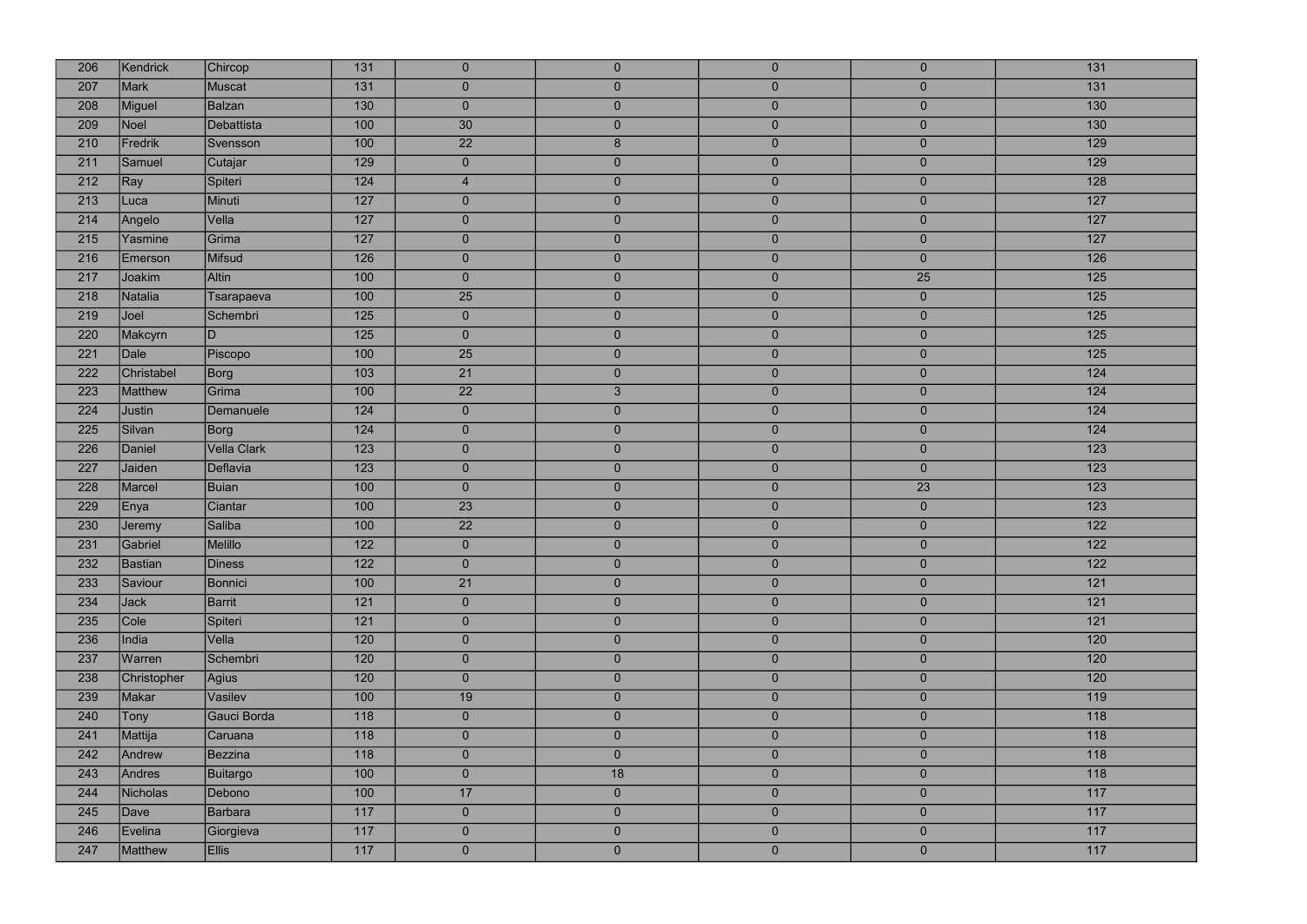| 248 | Neville      | Cutajar         | 117              | $\overline{0}$ | $\overline{0}$ | $\overline{0}$ | $\overline{0}$ | 117              |
|-----|--------------|-----------------|------------------|----------------|----------------|----------------|----------------|------------------|
| 249 | Luri         | Operenco        | 117              | $\overline{0}$ | $\overline{0}$ | $\overline{0}$ | $\overline{0}$ | 117              |
| 250 | Jeanelle     | Vella Borg      | 100              | 17             | $\overline{0}$ | $\overline{0}$ | $\overline{0}$ | 117              |
| 251 | Ivri         | Operenco        | 100              | 16             | $\overline{0}$ | $\overline{0}$ | $\overline{0}$ | 116              |
| 252 | Jerome       | <b>Busuttil</b> | 116              | $\overline{0}$ | $\overline{0}$ | $\overline{0}$ | $\overline{0}$ | 116              |
| 253 | William      | Agius           | 116              | $\overline{0}$ | $\overline{0}$ | $\overline{0}$ | $\overline{0}$ | 116              |
| 254 | Jordan       | Camilleri       | 116              | $\overline{0}$ | $\overline{0}$ | $\overline{0}$ | $\mathbf{0}$   | 116              |
| 255 | Valeri       | Mamaev          | $\overline{116}$ | $\overline{0}$ | $\overline{0}$ | $\overline{0}$ | $\mathbf 0$    | 116              |
| 256 | <b>Chris</b> | Porter          | 116              | $\overline{0}$ | $\overline{0}$ | $\overline{0}$ | $\overline{0}$ | 116              |
| 257 | Jason        | Farrugia        | 116              | $\overline{0}$ | $\overline{0}$ | $\overline{0}$ | $\mathbf 0$    | 116              |
| 258 | Lydon        | Cilia           | 100              | 16             | $\overline{0}$ | $\overline{0}$ | $\overline{0}$ | 116              |
| 259 | David        | Mamo            | 100              | 16             | $\pmb{0}$      | $\overline{0}$ | $\mathbf{0}$   | 116              |
| 260 | Patrik       | Strandquista    | 100              | 15             | $\overline{0}$ | $\overline{0}$ | $\overline{0}$ | 115              |
| 261 | Massimo      | Malvesti        | 115              | $\overline{0}$ | $\overline{0}$ | $\overline{0}$ | $\mathbf{0}$   | 115              |
| 262 | Anne         | <b>Diness</b>   | $\overline{115}$ | $\overline{0}$ | $\overline{0}$ | $\overline{0}$ | $\overline{0}$ | 115              |
| 263 | Mark         | <b>Ellis</b>    | $\overline{115}$ | $\overline{0}$ | $\overline{0}$ | $\overline{0}$ | $\overline{0}$ | 115              |
| 264 | Nikolai      | Gatt            | 114              | $\overline{0}$ | $\overline{0}$ | $\overline{0}$ | $\overline{0}$ | 114              |
| 265 | Andre        | Grima           | $114$            | $\overline{0}$ | $\overline{0}$ | $\overline{0}$ | $\overline{0}$ | 114              |
| 266 | David        | Mizzi Josef     | 114              | $\overline{0}$ | $\overline{0}$ | $\overline{0}$ | $\bf 0$        | 114              |
| 267 | Sam          | Muscat          | 114              | $\overline{0}$ | $\overline{0}$ | $\overline{0}$ | $\overline{0}$ | 114              |
| 268 | Dean         | Chetcuti        | 114              | $\overline{0}$ | $\pmb{0}$      | $\overline{0}$ | $\overline{0}$ | 114              |
| 269 | Nathalene    | <b>Brewer</b>   | 100              | 13             | $\overline{0}$ | $\overline{0}$ | $\overline{0}$ | 113              |
| 270 | Aidan        | Caruana         | 113              | $\overline{0}$ | $\overline{0}$ | $\overline{0}$ | $\mathbf{0}$   | $\overline{113}$ |
| 271 | James        | Camilleri       | 113              | $\overline{0}$ | $\overline{0}$ | $\overline{0}$ | $\overline{0}$ | 113              |
| 272 | Luca         | <b>Balzan</b>   | $\overline{112}$ | $\overline{0}$ | $\overline{0}$ | $\overline{0}$ | $\mathbf{0}$   | $\overline{112}$ |
| 273 | Malcolm      | Debono          | 112              | $\overline{0}$ | $\overline{0}$ | $\overline{0}$ | $\overline{0}$ | 112              |
| 274 | Salvatore    | Ninelli         | 100              | 12             | $\overline{0}$ | $\overline{0}$ | $\overline{0}$ | 112              |
| 275 | <b>James</b> | Scicluna        | 100              | 12             | $\pmb{0}$      | $\overline{0}$ | $\overline{0}$ | $\overline{112}$ |
| 276 | Lorant       | Rozsa           | 100              | 12             | $\overline{0}$ | $\overline{0}$ | $\bf 0$        | $\overline{112}$ |
| 277 | Daniel       | Portelli        | $111$            | $\overline{0}$ | $\overline{0}$ | $\overline{0}$ | $\bf 0$        | 111              |
| 278 | Gonzalo      | Panqueva        | 111              | $\overline{0}$ | $\pmb{0}$      | $\overline{0}$ | $\mathbf{0}$   | 111              |
| 279 | Carl         | <b>Bondin</b>   | 111              | $\overline{0}$ | $\overline{0}$ | $\overline{0}$ | $\overline{0}$ | 111              |
| 280 | lonut        | Mocanu          | 100              | 11             | $\overline{0}$ | $\overline{0}$ | $\mathbf{0}$   | 111              |
| 281 | Duncan       | Vella           | 110              | $\overline{0}$ | $\overline{0}$ | $\overline{0}$ | $\overline{0}$ | 110              |
| 282 | Angelo       | Aloscari        | 110              | $\overline{0}$ | $\overline{0}$ | $\overline{0}$ | $\overline{0}$ | 110              |
| 283 | Oswald       | Bezzina         | 110              | $\overline{0}$ | $\overline{0}$ | $\overline{0}$ | $\overline{0}$ | 110              |
| 284 | Zac          | Campbell        | 110              | $\overline{0}$ | $\overline{0}$ | $\overline{0}$ | $\overline{0}$ | 110              |
| 285 | Eric         | Fizio           | 110              | $\overline{0}$ | $\overline{0}$ | $\overline{0}$ | $\bf 0$        | 110              |
| 286 | Nico         | <b>Bierke</b>   | 100              | 10             | $\overline{0}$ | $\overline{0}$ | $\pmb{0}$      | 110              |
| 287 | Kevan        | Azzopardi       | 109              | $\overline{0}$ | $\pmb{0}$      | $\overline{0}$ | $\mathbf{0}$   | 109              |
| 288 | Paul         | Briffa Jean     | 109              | $\overline{0}$ | $\overline{0}$ | $\overline{0}$ | $\overline{0}$ | 109              |
| 289 | Paul         | Sammut Luke     | 109              | $\overline{0}$ | $\overline{0}$ | $\overline{0}$ | $\overline{0}$ | 109              |
|     |              |                 |                  |                |                |                |                |                  |

| 117               |
|-------------------|
| $\overline{117}$  |
| $117$             |
| 116               |
| 116               |
| 116               |
| 116               |
| 116               |
| 116               |
| 116               |
| 116               |
| 116               |
| $\overline{115}$  |
| $\overline{115}$  |
| 115               |
| $\overline{115}$  |
| 114               |
| 114               |
| 114               |
| 114               |
| 114               |
| $\overline{113}$  |
| 113               |
| 113               |
| 112               |
| 112               |
| 112               |
| $\overline{112}$  |
| 112               |
| 111               |
| 111               |
| $111$             |
| $111$             |
| 110               |
| 110               |
| 110               |
| $\frac{110}{110}$ |
| 110               |
| $\frac{110}{110}$ |
| 109               |
| 109               |
| 109               |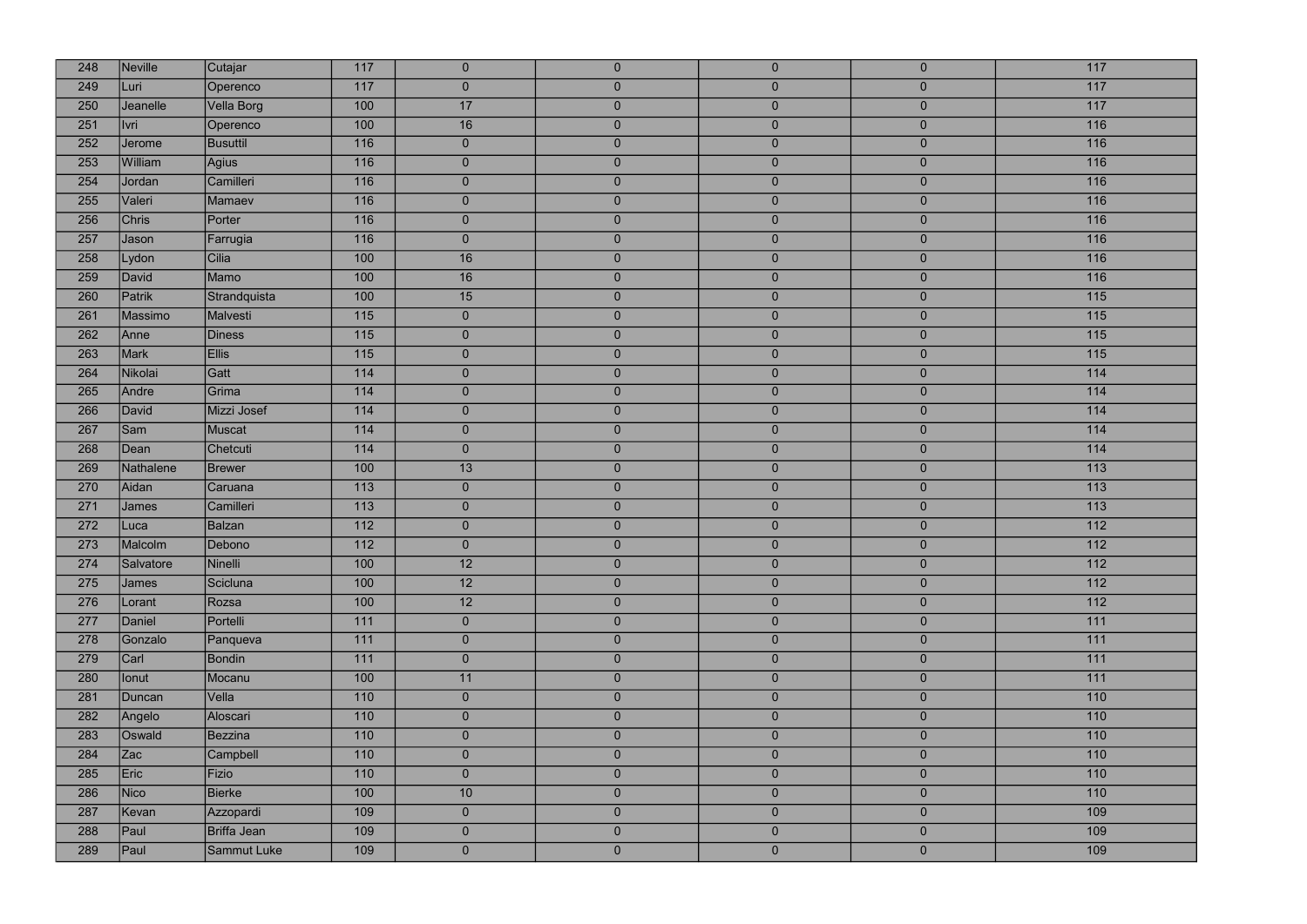| 290 | Mark            | Pace           | 108 | $\overline{0}$ | $\overline{0}$ | $\overline{0}$ | $\mathbf{0}$     | 108              |
|-----|-----------------|----------------|-----|----------------|----------------|----------------|------------------|------------------|
| 291 | Jake            | Abela          | 108 | $\mathbf{0}$   | $\mathbf 0$    | $\overline{0}$ | $\overline{0}$   | 108              |
| 292 | Wayne           | Falzon         | 108 | $\mathbf{0}$   | $\overline{0}$ | $\overline{0}$ | $\mathbf{0}$     | 108              |
| 293 | Andrew          | Catania        | 108 | $\overline{0}$ | $\overline{0}$ | $\overline{0}$ | $\mathbf{0}$     | 108              |
| 294 | Robert          | <b>Duca</b>    | 100 | $\bf 8$        | $\overline{0}$ | $\overline{0}$ | $\mathbf{0}$     | 108              |
| 295 | Nigel           | Mifsud         | 100 | $8\phantom{1}$ | $\overline{0}$ | $\overline{0}$ | $\mathbf{0}$     | 108              |
| 296 | Jonathan        | Calleja        | 100 | 8              | $\overline{0}$ | $\overline{0}$ | $\mathbf{0}$     | 108              |
| 297 | Jeremy          | Galea          | 107 | $\mathbf{0}$   | $\mathbf 0$    | $\overline{0}$ | $\boldsymbol{0}$ | 107              |
| 298 | Jake            | Gauci          | 107 | $\overline{0}$ | $\overline{0}$ | $\overline{0}$ | $\mathbf{0}$     | 107              |
| 299 | Eman            | Maclan         | 107 | $\mathbf{0}$   | $\overline{0}$ | $\overline{0}$ | $\boldsymbol{0}$ | 107              |
| 300 | <b>Isaac</b>    | Cilia Attard   | 107 | $\overline{0}$ | $\overline{0}$ | $\overline{0}$ | $\overline{0}$   | $\overline{107}$ |
| 301 | Andrea          | Portelli       | 107 | $\overline{0}$ | $\mathbf{0}$   | $\overline{0}$ | $\mathbf{0}$     | 107              |
| 302 | <b>Nick</b>     | Christensen    | 107 | $\overline{0}$ | $\overline{0}$ | $\overline{0}$ | $\overline{0}$   | 107              |
| 303 | Jamie           | Agius          | 107 | $\mathbf{0}$   | $\mathbf 0$    | $\overline{0}$ | $\mathbf{0}$     | 107              |
| 304 | Yun             | Shuo Yang      | 107 | $\overline{0}$ | $\overline{0}$ | $\overline{0}$ | $\mathbf{0}$     | 107              |
| 305 | Carlo           | Borg           | 106 | $\pmb{0}$      | $\overline{0}$ | $\overline{0}$ | $\mathbf{0}$     | 106              |
| 306 | Benjamin        | Malingre       | 105 | $\overline{0}$ | $\overline{0}$ | $\overline{0}$ | $\overline{0}$   | 105              |
| 307 | <b>Isaac</b>    | Darmanin       | 105 | $\overline{0}$ | $\overline{0}$ | $\overline{0}$ | $\mathbf{0}$     | 105              |
| 308 | Josef           | Cristiano      | 105 | $\overline{0}$ | $\mathbf 0$    | $\overline{0}$ | $\pmb{0}$        | 105              |
| 309 | <b>Mattheus</b> | Ciantar        | 105 | $\overline{0}$ | $\overline{0}$ | $\overline{0}$ | $\overline{0}$   | $\overline{105}$ |
| 310 | Mimi            | Ishaq          | 105 | $\mathbf 0$    | $\overline{0}$ | $\overline{0}$ | $\mathbf{0}$     | 105              |
| 311 | <b>Matus</b>    | Petrovic       | 105 | $\overline{0}$ | $\mathbf 0$    | $\overline{0}$ | $\mathbf{0}$     | 105              |
| 312 | Andreas         | Azzopardi      | 100 | $\mathbf{0}$   | $\mathbf{0}$   | $\overline{0}$ | $\overline{5}$   | 105              |
| 313 | <b>Nicklas</b>  | Lindin         | 104 | $\mathbf{0}$   | $\overline{0}$ | $\overline{0}$ | $\mathbf{0}$     | 104              |
| 314 | Li              | Ying           | 104 | $\overline{0}$ | $\overline{0}$ | $\mathbf{0}$   | $\boldsymbol{0}$ | 104              |
| 315 | Mark            | Grech          | 104 | $\overline{0}$ | $\overline{0}$ | $\overline{0}$ | $\overline{0}$   | 104              |
| 316 | Rebecca         | Schembri       | 104 | $\overline{0}$ | $\overline{0}$ | $\overline{0}$ | $\overline{0}$   | 104              |
| 317 | Alex            | Vella          | 104 | $\mathbf 0$    | $\overline{0}$ | $\overline{0}$ | $\pmb{0}$        | 104              |
| 318 | Nigel           | Micallef       | 104 | $\bf 0$        | $\overline{0}$ | $\overline{0}$ | $\bf 0$          | 104              |
| 319 | Yao             | Lingui         | 104 | $\overline{0}$ | $\overline{0}$ | $\overline{0}$ | $\overline{0}$   | 104              |
| 320 | Jake            | Cilia          | 100 | $\overline{4}$ | $\overline{0}$ | $\overline{0}$ | $\mathbf{0}$     | 104              |
| 321 | Adam            | Abela          | 100 | $\overline{4}$ | $\overline{0}$ | $\overline{0}$ | $\overline{0}$   | 104              |
| 322 | Stefan          | Scerri         | 100 | $\overline{4}$ | $\overline{0}$ | $\overline{0}$ | $\mathbf{0}$     | 104              |
| 323 | Noel            | Schembri       | 103 | $\overline{0}$ | $\overline{0}$ | $\overline{0}$ | $\mathbf{0}$     | 103              |
| 324 | Oscar           | Lutterbeck     | 103 | $\mathbf{0}$   | $\overline{0}$ | $\overline{0}$ | $\mathbf{0}$     | 103              |
| 325 | Ryan            | Paul Camilleri | 103 | $\overline{0}$ | $\overline{0}$ | $\overline{0}$ | $\mathbf{0}$     | 103              |
| 326 | Gabriel         | Buhagiar       | 103 | $\overline{0}$ | $\overline{0}$ | $\overline{0}$ | $\mathbf{0}$     | 103              |
| 327 | Gabriel         | Sveden         | 103 | $\mathbf 0$    | $\overline{0}$ | $\overline{0}$ | $\mathbf{0}$     | 103              |
| 328 | Karl            | Wismayar       | 103 | $\mathbf{0}$   | $\overline{0}$ | $\overline{0}$ | $\mathbf 0$      | 103              |
| 329 | Andreas         | Cremona        | 103 | $\mathbf 0$    | $\overline{0}$ | $\overline{0}$ | $\mathbf{0}$     | 103              |
| 330 | Lesley          | Koschel        | 103 | $\overline{0}$ | $\overline{0}$ | $\overline{0}$ | $\overline{0}$   | 103              |
| 331 | Mattia          | Carminati      | 103 | $\pmb{0}$      | $\mathbf 0$    | $\mathbf{0}$   | $\mathbf{0}$     | 103              |
|     |                 |                |     |                |                |                |                  |                  |

| 108              |
|------------------|
| 108              |
| 108              |
| 108              |
| 108              |
| 108              |
| 108              |
| 107              |
| 107              |
| 107              |
| 107              |
| 107              |
| 107              |
| 107              |
| 107              |
| 106              |
| 105              |
| 105              |
| 105              |
| 105              |
| 105              |
| 105              |
| 105              |
| 104              |
| 104              |
| 104              |
| 104              |
| 104              |
| 104              |
| 104              |
| 104              |
| 104              |
| 104              |
| 103              |
| $\overline{103}$ |
| 103              |
| 103              |
| 103              |
| 103              |
| 103              |
| 103              |
| 103              |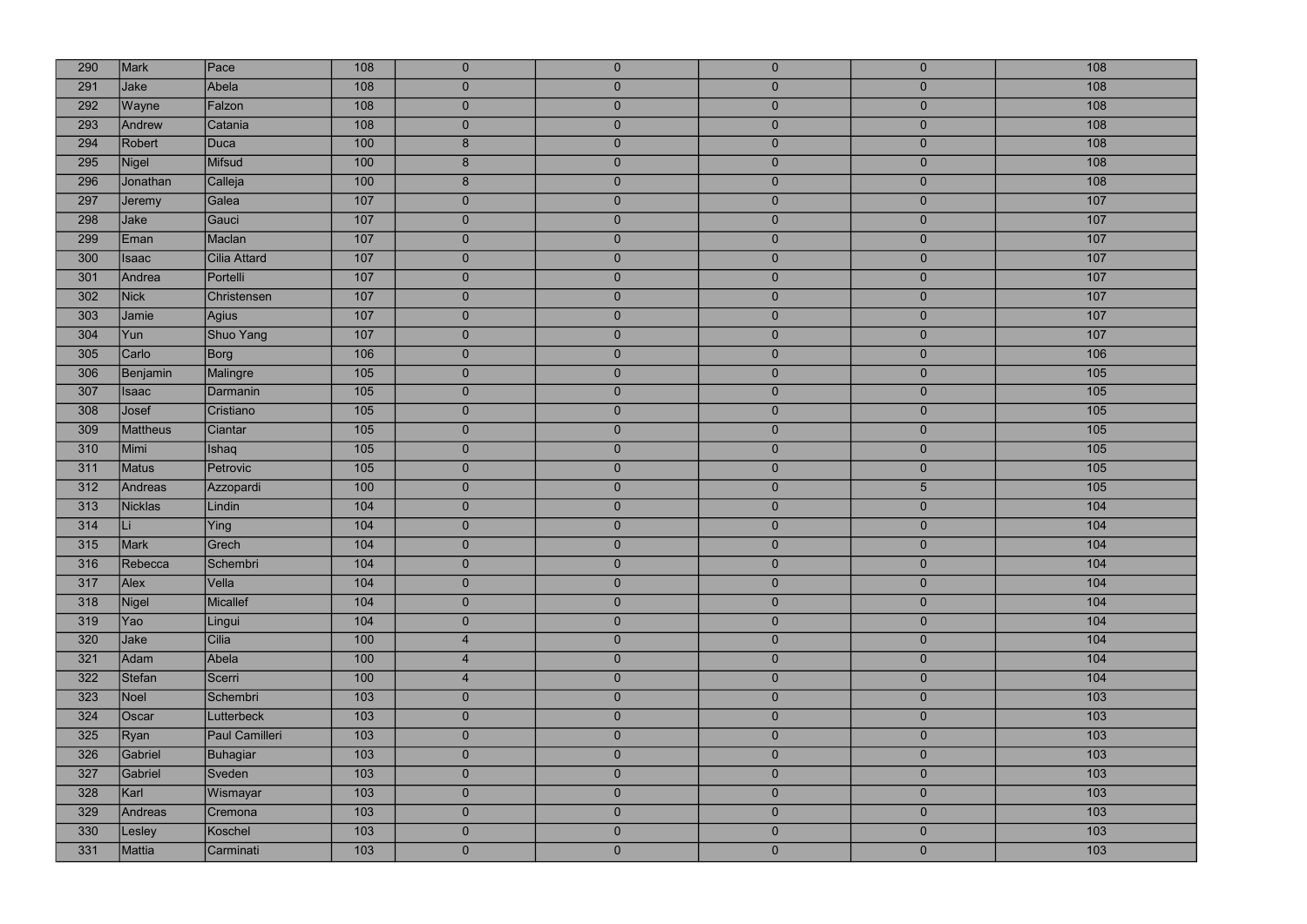| 332 | Liam           | Morrow          | 103              | $\mathbf{0}$   | $\overline{0}$ | $\overline{0}$ | $\mathbf{0}$     | 103              |
|-----|----------------|-----------------|------------------|----------------|----------------|----------------|------------------|------------------|
| 333 | Luke           | Cassar          | 102              | $\overline{0}$ | $\mathbf 0$    | $\overline{0}$ | $\mathbf{0}$     | 102              |
| 334 | Melchior       | Vassallo        | 102              | $\overline{0}$ | $\pmb{0}$      | $\overline{0}$ | $\mathbf{0}$     | 102              |
| 335 | Kevin          | Zammit          | 102              | $\overline{0}$ | $\overline{0}$ | $\overline{0}$ | $\mathbf{0}$     | $102$            |
| 336 | Luka           | Spiteri         | 102              | $\overline{0}$ | $\overline{0}$ | $\overline{0}$ | $\mathbf{0}$     | 102              |
| 337 | Vijay          | Balani          | $\overline{102}$ | $\overline{0}$ | $\overline{0}$ | $\overline{0}$ | $\mathbf{0}$     | $\overline{102}$ |
| 338 | Stefan         | Gagov           | 102              | $\overline{0}$ | $\overline{0}$ | $\overline{0}$ | $\mathbf{0}$     | 102              |
| 339 | <b>Bernard</b> | Cassar          | 102              | $\overline{0}$ | $\mathbf 0$    | $\overline{0}$ | $\pmb{0}$        | $\overline{102}$ |
| 340 | Mariah         | Turner          | $\overline{102}$ | $\pmb{0}$      | $\overline{0}$ | $\overline{0}$ | $\mathbf{0}$     | $102$            |
| 341 | Ray            | Darmanin        | 102              | $\overline{0}$ | $\mathbf 0$    | $\overline{0}$ | $\bf 0$          | $\overline{102}$ |
| 342 | Joseph         | Mizzi           | 102              | $\overline{0}$ | $\mathbf 0$    | $\overline{0}$ | $\overline{0}$   | $\overline{102}$ |
| 343 | Raoul          | Fenech          | 101              | $\overline{0}$ | $\overline{0}$ | $\overline{0}$ | $\mathbf 0$      | 101              |
| 344 | Elena          | Ermukhina       | 101              | $\overline{0}$ | $\overline{0}$ | $\overline{0}$ | $\overline{0}$   | 101              |
| 345 | Shaun          | <b>Busuttil</b> | 101              | $\mathbf{0}$   | $\mathbf 0$    | $\overline{0}$ | $\mathbf{0}$     | 101              |
| 346 | Philip         | Abela           | 101              | $\mathbf{0}$   | $\overline{0}$ | $\overline{0}$ | $\mathbf{0}$     | 101              |
| 347 | Lachezar       | Penev           | 101              | $\overline{0}$ | $\overline{0}$ | $\overline{0}$ | $\mathbf{0}$     | 101              |
| 348 | <b>Therese</b> | Genovese        | 101              | $\overline{0}$ | $\overline{0}$ | $\overline{0}$ | $\overline{0}$   | 101              |
| 349 | Jesmond        | Micallef        | $101$            | $\overline{0}$ | $\overline{0}$ | $\overline{0}$ | $\mathbf{0}$     | 101              |
| 350 | Malcolm        | Zahra           | 101              | $\mathbf 0$    | $\mathbf 0$    | $\overline{0}$ | $\boldsymbol{0}$ | 101              |
| 351 | Nigel          | Galea           | 101              | $\overline{0}$ | $\overline{0}$ | $\overline{0}$ | $\overline{0}$   | $101$            |
| 352 | Nathan         | Falzon          | 101              | $\mathbf 0$    | $\mathbf 0$    | $\overline{0}$ | $\mathbf{0}$     | 101              |
| 353 | Peter          | <b>Bezzina</b>  | 101              | $\overline{0}$ | $\overline{0}$ | $\overline{0}$ | $\mathbf{0}$     | 101              |
| 354 | Andrew         | Borg Constanzi  | 101              | $\overline{0}$ | $\mathbf{0}$   | $\overline{0}$ | $\overline{0}$   | 101              |
| 355 | Cristian       | Nicodimescu     | 101              | $\overline{0}$ | $\overline{0}$ | $\overline{0}$ | $\mathbf{0}$     | 101              |
| 356 | james          | Dagaetano       | 101              | $\overline{0}$ | $\overline{0}$ | $\overline{0}$ | $\boldsymbol{0}$ | 101              |
| 357 | Juan           | Bartolo         | 101              | $\overline{0}$ | $\overline{0}$ | $\overline{0}$ | $\overline{0}$   | 101              |
| 358 | Christophe     | Landriex        | 101              | $\overline{0}$ | $\overline{0}$ | $\overline{0}$ | $\overline{0}$   | 101              |
| 359 | Keith          | Caruana         | $\overline{101}$ | $\mathbf 0$    | $\overline{0}$ | $\overline{0}$ | $\pmb{0}$        | 101              |
| 360 | Mario          | Bajada          | 101              | $\bf 0$        | $\overline{0}$ | $\overline{0}$ | $\bf 0$          | 101              |
| 361 | Miguel         | Bartolo         | 101              | $\overline{0}$ | $\overline{0}$ | $\overline{0}$ | $\overline{0}$   | 101              |
| 362 | <b>Isaac</b>   | Bonnici         | 101              | $\mathbf 0$    | $\overline{0}$ | $\overline{0}$ | $\mathbf{0}$     | 101              |
| 363 | <b>Ivan</b>    | Galea           | 101              | $\overline{0}$ | $\overline{0}$ | $\overline{0}$ | $\overline{0}$   | 101              |
| 364 | Amy            | Degaetano       | 101              | $\overline{0}$ | $\pmb{0}$      | $\overline{0}$ | $\mathbf{0}$     | 101              |
| 365 | Tristan        | Bonello         | 101              | $\mathbf 0$    | $\overline{0}$ | $\overline{0}$ | $\mathbf{0}$     | 101              |
| 366 | Kurt           | Craus           | 101              | $\mathbf{0}$   | $\overline{0}$ | $\overline{0}$ | $\mathbf{0}$     | 101              |
| 367 | Yayi           | Guo             | 101              | $\overline{0}$ | $\overline{0}$ | $\overline{0}$ | $\mathbf{0}$     | 101              |
| 368 | Nicole         | Galea           | 101              | $\overline{0}$ | $\overline{0}$ | $\overline{0}$ | $\mathbf{0}$     | 101              |
| 369 | Riccardo       | Flask           | 101              | $\bf 0$        | $\overline{0}$ | $\overline{0}$ | $\mathbf{0}$     | 101              |
| 370 | Maximillian    | Fritisch        | 101              | $\mathbf{0}$   | $\overline{0}$ | $\overline{0}$ | $\mathbf{0}$     | 101              |
| 371 | Calvin         | Azzopardi       | 100              | $\mathbf 0$    | $\overline{0}$ | $\overline{0}$ | $\mathbf{0}$     | 100              |
| 372 | Neil           | Farrugia        | 100              | $\mathbf 0$    | $\overline{0}$ | $\overline{0}$ | $\overline{0}$   | 100              |
| 373 | Gabriel        | Vella           | 100              | $\pmb{0}$      | $\mathbf 0$    | $\overline{0}$ | $\mathbf{0}$     | 100              |
|     |                |                 |                  |                |                |                |                  |                  |

| 103              |
|------------------|
| 102              |
| 102              |
| 102              |
| 102              |
| 102              |
| 102              |
| 102              |
| 102              |
| 102              |
| $\overline{102}$ |
| 101              |
| 101              |
| 101              |
| 101              |
| 101              |
| 101              |
| 101              |
| 101              |
| 101              |
| 101              |
| 101              |
| 101              |
| $\overline{101}$ |
| 101              |
| 101              |
| 101              |
| 101              |
| 101              |
| $\overline{101}$ |
| $\overline{101}$ |
| 101              |
| 101              |
| 101              |
| 101              |
| 101              |
| 101              |
| 101              |
| 101              |
| 100              |
| 100              |
| 100              |
|                  |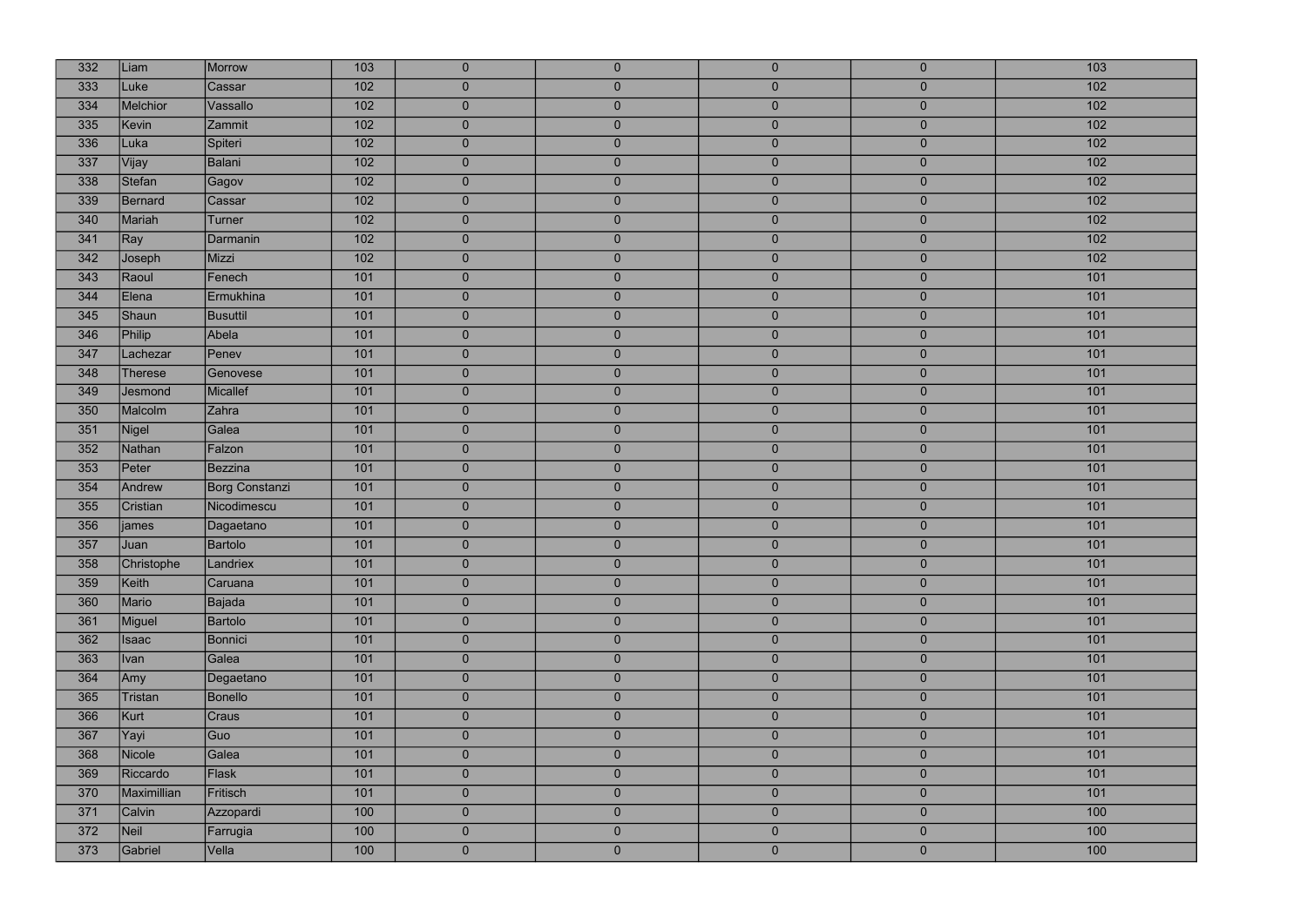| 374 | Mark           | Azzopardi             | 100 | $\overline{0}$ | $\overline{0}$ | $\overline{0}$ | $\overline{0}$ | 100 |
|-----|----------------|-----------------------|-----|----------------|----------------|----------------|----------------|-----|
| 375 | Emin           | Kovacevic             | 100 | $\overline{0}$ | $\overline{0}$ | $\overline{0}$ | $\overline{0}$ | 100 |
| 376 | Dylan          | Zammit                | 100 | $\overline{0}$ | $\overline{0}$ | $\overline{0}$ | $\overline{0}$ | 100 |
| 377 | Okoh           | Samuel                | 100 | $\overline{0}$ | $\overline{0}$ | $\overline{0}$ | $\overline{0}$ | 100 |
| 378 | Miguel         | Carvalho              | 100 | $\overline{0}$ | $\overline{0}$ | $\overline{0}$ | $\overline{0}$ | 100 |
| 379 | Michael        | Bugeja                | 100 | $\overline{0}$ | $\overline{0}$ | $\overline{0}$ | $\overline{0}$ | 100 |
| 380 | <b>Brandon</b> | Ciappara              | 100 | $\overline{0}$ | $\overline{0}$ | $\overline{0}$ | $\overline{0}$ | 100 |
| 381 | Justin         | Mizzi                 | 100 | $\overline{0}$ | $\overline{0}$ | $\overline{0}$ | $\bf 0$        | 100 |
| 382 | Kyle           | Galea                 | 100 | $\overline{0}$ | $\overline{0}$ | $\overline{0}$ | $\overline{0}$ | 100 |
| 383 | Justin         | Vella                 | 100 | $\overline{0}$ | $\pmb{0}$      | $\pmb{0}$      | $\bf 0$        | 100 |
| 384 | Ralph          | Puli                  | 100 | $\overline{0}$ | $\overline{0}$ | $\overline{0}$ | $\overline{0}$ | 100 |
| 385 | Johanna        | Grech                 | 100 | $\overline{0}$ | $\pmb{0}$      | $\overline{0}$ | $\mathbf{0}$   | 100 |
| 386 | Jurgen         | Abela                 | 100 | $\overline{0}$ | $\overline{0}$ | $\overline{0}$ | $\overline{0}$ | 100 |
| 387 | Grosan         | Nikolay               | 100 | $\overline{0}$ | $\overline{0}$ | $\overline{0}$ | $\mathbf{0}$   | 100 |
| 388 | Niki           | Saliba                | 100 | $\overline{0}$ | $\overline{0}$ | $\overline{0}$ | $\overline{0}$ | 100 |
| 389 | Edward         | <b>Borg Constanzi</b> | 100 | $\overline{0}$ | $\overline{0}$ | $\overline{0}$ | $\overline{0}$ | 100 |
| 390 | Gary           | Azzopardi             | 100 | $\overline{0}$ | $\overline{0}$ | $\overline{0}$ | $\mathbf{0}$   | 100 |
| 391 | Marcel         | Kruger                | 100 | $\overline{0}$ | $\overline{0}$ | $\overline{0}$ | $\mathbf{0}$   | 100 |
| 392 | Adam           | Zouari                | 100 | $\overline{0}$ | $\overline{0}$ | $\overline{0}$ | $\bf 0$        | 100 |
| 393 | Jens           | Seeman Pace           | 100 | $\overline{0}$ | $\overline{0}$ | $\overline{0}$ | $\mathbf{0}$   | 100 |
| 394 | Bolazs         | Tompa                 | 100 | $\overline{0}$ | $\pmb{0}$      | $\overline{0}$ | $\mathbf{0}$   | 100 |
| 395 | Matthew        | Cutajar               | 100 | $\overline{0}$ | $\overline{0}$ | $\overline{0}$ | $\overline{0}$ | 100 |
| 396 | Matteo         | Mizzi                 | 100 | $\overline{0}$ | $\overline{0}$ | $\overline{0}$ | $\bf 0$        | 100 |
| 397 | Darren         | Aquilina              | 100 | $\overline{0}$ | $\overline{0}$ | $\overline{0}$ | $\mathbf{0}$   | 100 |
| 398 | Ayrton         | Galea                 | 100 | $\overline{0}$ | $\overline{0}$ | $\overline{0}$ | $\mathbf{0}$   | 100 |
| 399 | Nathaniel      | Dabono                | 100 | $\overline{0}$ | $\overline{0}$ | $\overline{0}$ | $\overline{0}$ | 100 |
| 400 | Luke           | Camilleri             | 100 | $\overline{0}$ | $\overline{0}$ | $\overline{0}$ | $\overline{0}$ | 100 |
| 401 |                |                       | 100 |                |                | $\overline{0}$ |                |     |
|     | Antonio        | Chircop               |     | $\overline{0}$ | $\overline{0}$ |                | $\pmb{0}$      | 100 |
| 402 | Frans          | Scerri                | 100 | $\overline{0}$ | $\overline{0}$ | $\overline{0}$ | $\mathbf{0}$   | 100 |
| 403 | roderick       | Abela                 | 100 | $\overline{0}$ | $\overline{0}$ | $\overline{0}$ | $\pmb{0}$      | 100 |
| 404 | Antoine        | <b>Martinez</b>       | 100 | $\overline{0}$ | $\pmb{0}$      | $\overline{0}$ | $\mathbf{0}$   | 100 |
| 405 | Lee            | Anne Wood             | 100 | $\overline{0}$ | $\overline{0}$ | $\overline{0}$ | $\overline{0}$ | 100 |
| 406 | Claude         | Damato                | 100 | $\overline{0}$ | $\pmb{0}$      | $\overline{0}$ | $\mathbf{0}$   | 100 |
| 407 | Stefan         | Grech                 | 100 | $\overline{0}$ | $\overline{0}$ | $\overline{0}$ | $\overline{0}$ | 100 |
| 408 | <b>Victor</b>  | Grech                 | 100 | $\overline{0}$ | $\overline{0}$ | $\overline{0}$ | $\overline{0}$ | 100 |
| 409 | <b>Jamie</b>   | Pace Bonello          | 100 | $\overline{0}$ | $\overline{0}$ | $\overline{0}$ | $\overline{0}$ | 100 |
| 410 | Zach           | Saliba                | 100 | $\overline{0}$ | $\overline{0}$ | $\overline{0}$ | $\overline{0}$ | 100 |
| 411 | Luca           | Flask                 | 100 | $\overline{0}$ | $\overline{0}$ | $\overline{0}$ | $\bf 0$        | 100 |
| 412 | Kevin          | Cutajar               | 100 | $\overline{0}$ | $\overline{0}$ | $\overline{0}$ | $\pmb{0}$      | 100 |
| 413 | Elizabeth      | Galea                 | 100 | $\overline{0}$ | $\pmb{0}$      | $\overline{0}$ | $\pmb{0}$      | 100 |
| 414 | Nigel          | Puli                  | 100 | $\overline{0}$ | $\overline{0}$ | $\overline{0}$ | $\mathbf{0}$   | 100 |
| 415 | Doreen         | Vella                 | 100 | $\overline{0}$ | $\overline{0}$ | $\overline{0}$ | $\mathbf{0}$   | 100 |

| 100              |
|------------------|
| 100              |
| 100              |
| 100              |
| 100              |
| 100              |
| 100              |
| 100              |
| 100              |
| 100              |
| 100              |
| 100              |
| 100              |
| 100              |
| 100              |
| 100              |
| 100              |
| 100              |
| 100              |
| 100              |
| 100              |
| 100              |
| 100              |
| 100              |
| 100              |
| 100              |
| 100              |
| 100              |
| 100              |
| 100              |
| $\overline{100}$ |
| 100              |
| 100              |
| 100              |
| 100              |
| 100              |
| $\overline{100}$ |
| 100              |
| 100              |
| 100              |
| 100              |
| 100              |